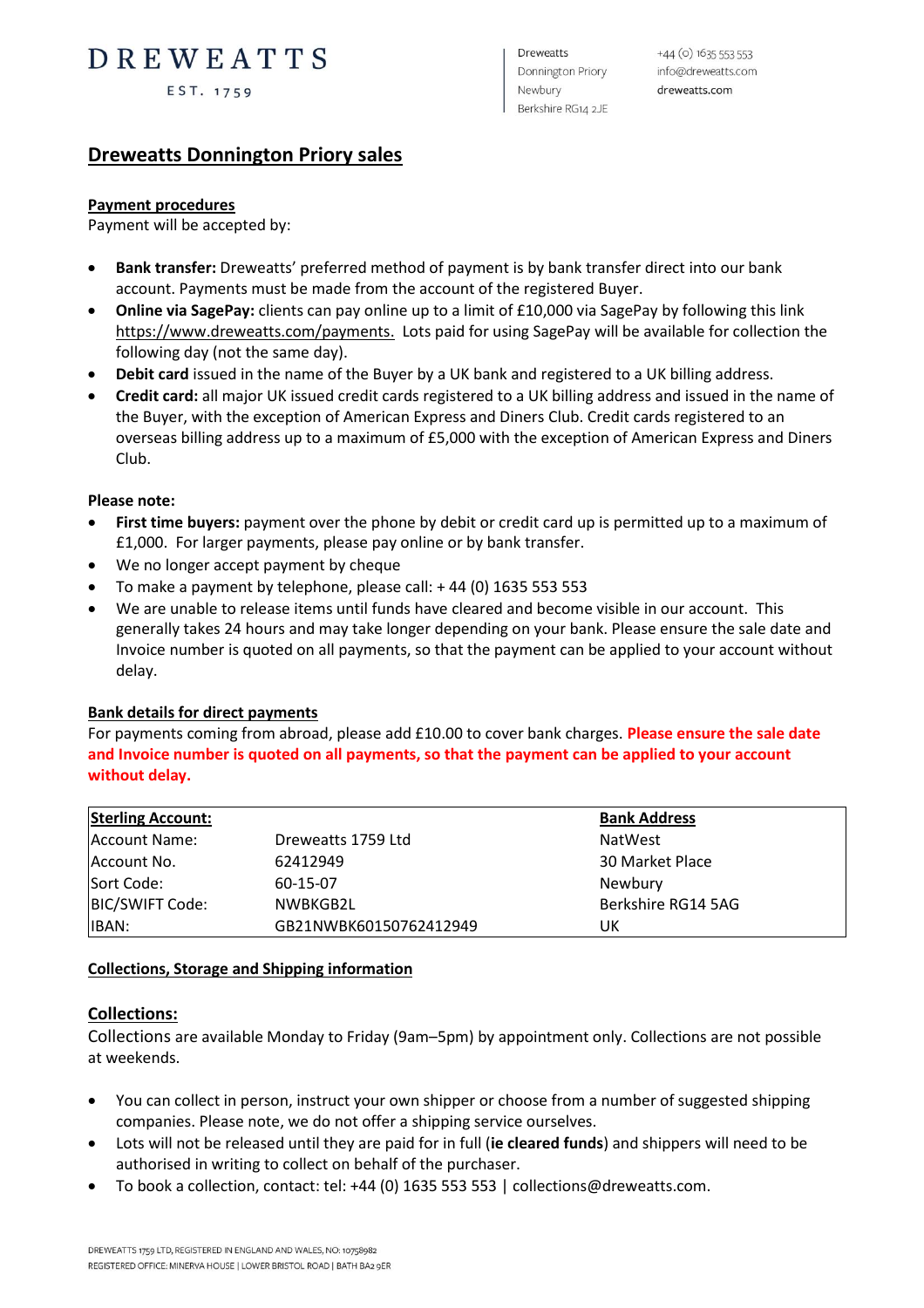# DREWEATTS

EST. 1759

**Dreweatts** Donnington Priory Newbury Berkshire RG14 2JE

 $+44$  (o)  $16355535353$ info@dreweatts.com dreweatts.com

#### **Storage:**

Due to a busy schedule of sales at Donnington Priory, we are unable to store sold items at the saleroom. **All items not collected within four working days of the sale (by 4pm) will be automatically removed to commercial storage and subject to a storage charge** of £20 (plus VAT) per lot and to a further storage charge of £2 (plus VAT) per lot per part or full day thereafter. Please note for large consignments there may be additional charges. These charges will be the sole liability of the purchaser and will be billed directly to them by Vangaroo Ltd (Andover).

On payment of all sales and storage costs, items will be available for collection by appointment from Vangaroo Ltd (Andover): tel: + 44 (0) 1264 586566 email: office@vangaroo.co.uk. These charges are set by Vangaroo Ltd (Andover); we recommend that you contact them directly regarding queries relating to these charges and other questions relating to storage. Staff at the saleroom will be unable to answer questions relating to items that have been removed from the saleroom.

# **Shipping**

We do not offer a packing service ourselves, but we give below details of companies who would be happy to give you a quote for the despatch of your items. Lots will not be released until they are paid for in full, and the cost of shipping/despatch is payable direct to the company concerned. **Please note that we will need your prior authorisation before we release goods to any packer / shipper.** We regret that, as we have no packing facilities, we are not able to pack your lots for your own shipper or carrier to collect, so if you intend to arrange your own transport, please can you make sure that the firm you employ understands that they will also need to pack.

#### **VAT liabilities for overseas buyers**

Following the UK's exit from the European Union, private overseas buyers can only receive goods free of VAT/have the VAT amount refunded if Dreweatts acts as exporter in relation to the sale and arranges for the transport of the goods. If you would like us to arrange for the export and delivery of the goods there will be an admin fee of £100 plus the shipping cost. If you arrange for the goods to be picked up/delivered to you directly we will charge UK VAT at the appropriate rate and no refund will be available. Please note that if we export the goods to you, you will be responsible for completing the importation procedures as well as the payment of any relevant duty/VAT payable on importation into your country.

Business buyers are not affected by this change where the purchase has been made in the business or trading name and a VAT refund will be available on proof of export.

# **PLEASE SEE NEXT PAGE FOR A LIST OF SHIPPERS.**